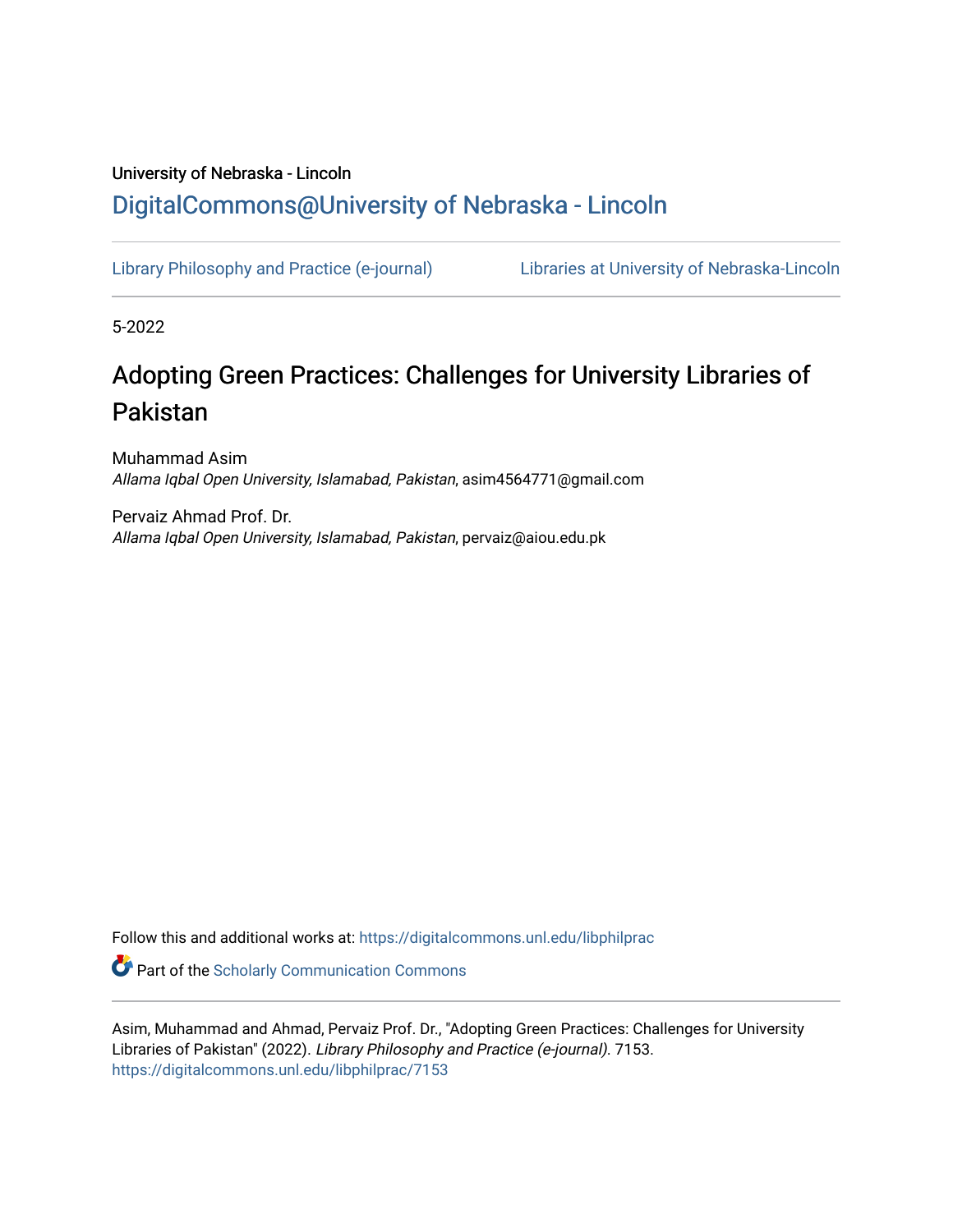# **Adopting Green Practices: Challenges for University Libraries of Pakistan**

# **Muhammad Asim**

PhD (LIS) Student, Allama Iqbal Open University, Islamabad, Pakistan Email: [asim4564771@gmail.com](mailto:asim4564771@gmail.com)

# **Prof. Dr. Pervaiz Ahmad**

Chairman, Department of Library and Information Sciences, Allama Iqbal Open University, Islamabad, Pakistan Email: [pervaiz@aiou.edu.pk](mailto:pervaiz@aiou.edu.pk)

# **Abstract**

A green or sustainable library seeks to maximize the use of natural and renewable resources. The adoption of green practices in libraries of developing countries like Pakistan is much needed where water and energy resources are scarce and unsustainable. This move from conventional to green libraries also poses certain challenges. This study aims to explore the challenges encountered in the adoption of green library practices in the university libraries of Pakistan. The scholarly literature is reviewed to encompass the dimensions and challenges of a green library in the global context. The feedback from the selected, senior university librarians of Pakistan regarding challenges and their solutions in adopting green library practices is collected through interviews. These challenges include a lack of awareness about green libraries and practices, policy for green libraries, technologies for a paperless environment, awareness regarding the use of natural construction materials and biodegradable products, awareness regarding the use of natural and renewable energy sources, and seriousness of librarians and management. The experts also suggest required skills and resources to overcome these challenges comprising knowledge about green libraries and practices, paperless environment, space management, solar panels, glass windows, skills regarding the use of renewable energy sources, and the ability to find out the environmental impact of a resource. This study may also be useful for libraries in other developing countries.

**Keywords:** Green library, Environment-friendly library, Sustainable library, Challenges, Skills, Resources, University libraries, Pakistan.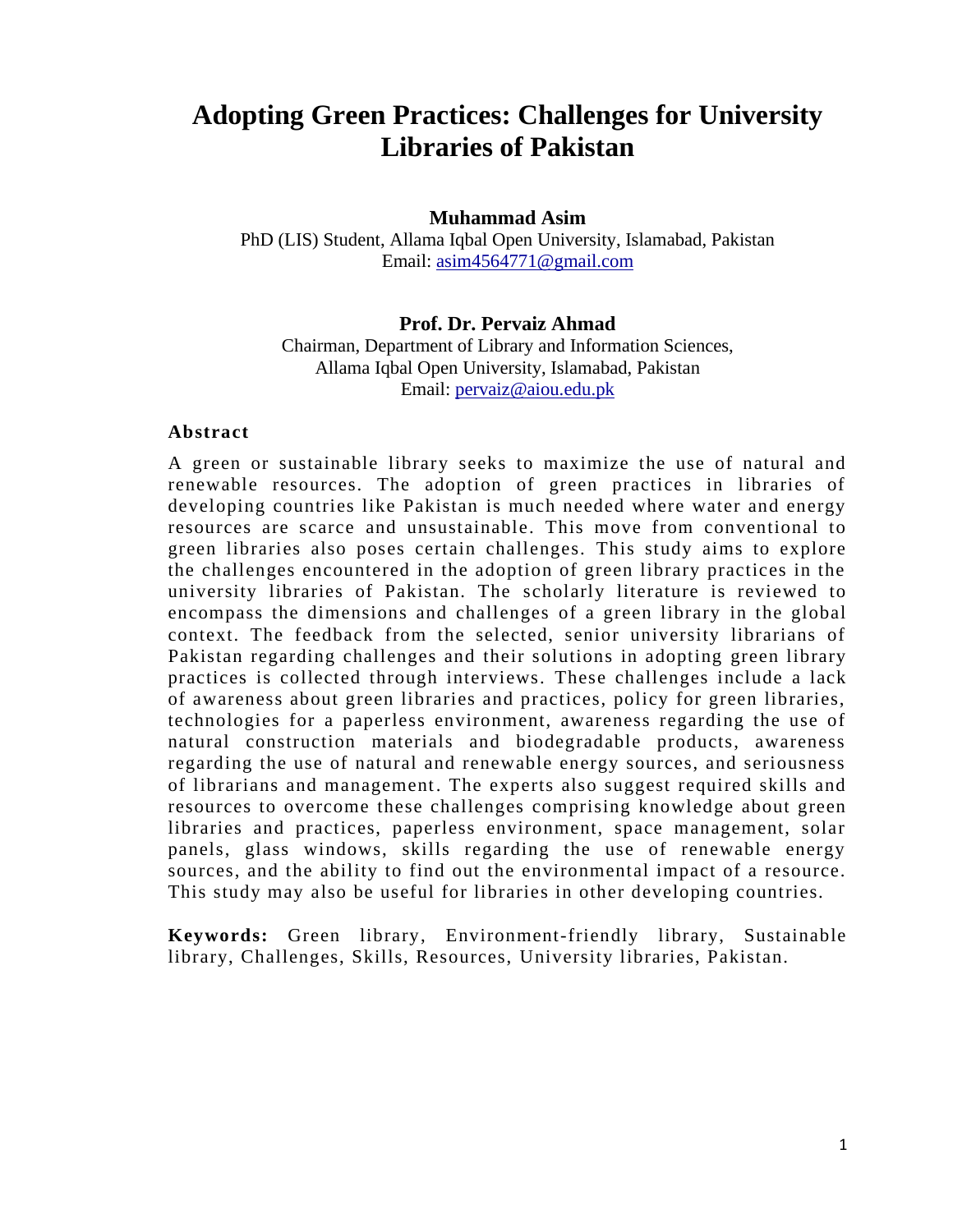#### **Introduction**

Global warming and climate change pose a challenge to the world with harmful consequences for human life. Implications urge to go green in all sectors of life including libraries. Reitz (2014) defines a green/sustainable library as "a library designed to minimize the negative impact on the natural environment and maximize indoor environmental quality through careful site selection, use of natural construction materials and biodegradable products, conservation of resources (water, energy, paper), and responsible waste disposal (recycling, etc.)." The concept of a green library has been defined with different aspects by different authors. International Federation of Library Associations and Institutions (IFLA) worked rigorously on this concept to conclude a checklist (Hauke, P., Latimer, K., & Werner, K.L., 2013). A 12-point IFLA checklist of green libraries summarized below comprises areas of planning, development, and library service.

**1. Project planning, finance.** This phase includes discussion about sustainability goals, true direction, level of go-green, design of the building, construction cost, resources, and other budget-related matters.

**2. Tendering.** This phase of necessary measurements includes the formulation of specific criteria for sustainability, definition of the ecological footprint of the library, statement of specific environmental objectives, requirements for a holistic view of sustainability issues, and verification of certificates.

**3. Site/location.** The site selection process ensures that the site is in a residential area and relevant facilities are nearby so that residents do not have to drive far for various services. Climate, conditions, emissions, and noise should also be in mind while selecting the site/location for the library.

**4. Construction.** Only materials that contain very little waste to save the finance and goods that do not damage or harm the natural environment should be chosen.

**5. Building.** A green/sustainable approach to library buildings acknowledges the essential value of ensuring the health and comfort of building occupants by considering factors such as air, solar protection, revolving doors, vestibules, natural light, and sensors' lighting system efficiency.

**6. Interior fitting.** IFLA recommends that the floor of the library should be carpeted. Give the preference to select the furniture made from recycled materials. Preference should be given to such a paint that has less volatile organic compounds. Choose a recyclable coating that does not release noxious odors when removing flooring.

**7. Green information and communication technology.** It recommends the use of remote access, thin clients instead of PCs, energy star hardware, switchable sockets, and the use of software to optimize energy consumption. Green ICT supports the less use of paper. Green ICT can also be implemented in other ways such as self-check-in and checkout through software, online membership, OPAC, e-receipts, scanning instead of printing or photocopying, and so on.

**8. User services.** It suggests that the use of digital format should be encouraged instead of print format to keep the environment clean. Electronic communication should be used in place of paper-based postal communication.

**9. Library management.** This includes environmental management certificates, facilities management, and the green library office. Environmental management certificate [ISO 14000] includes motivated library staff, legal agreements, transparency in financial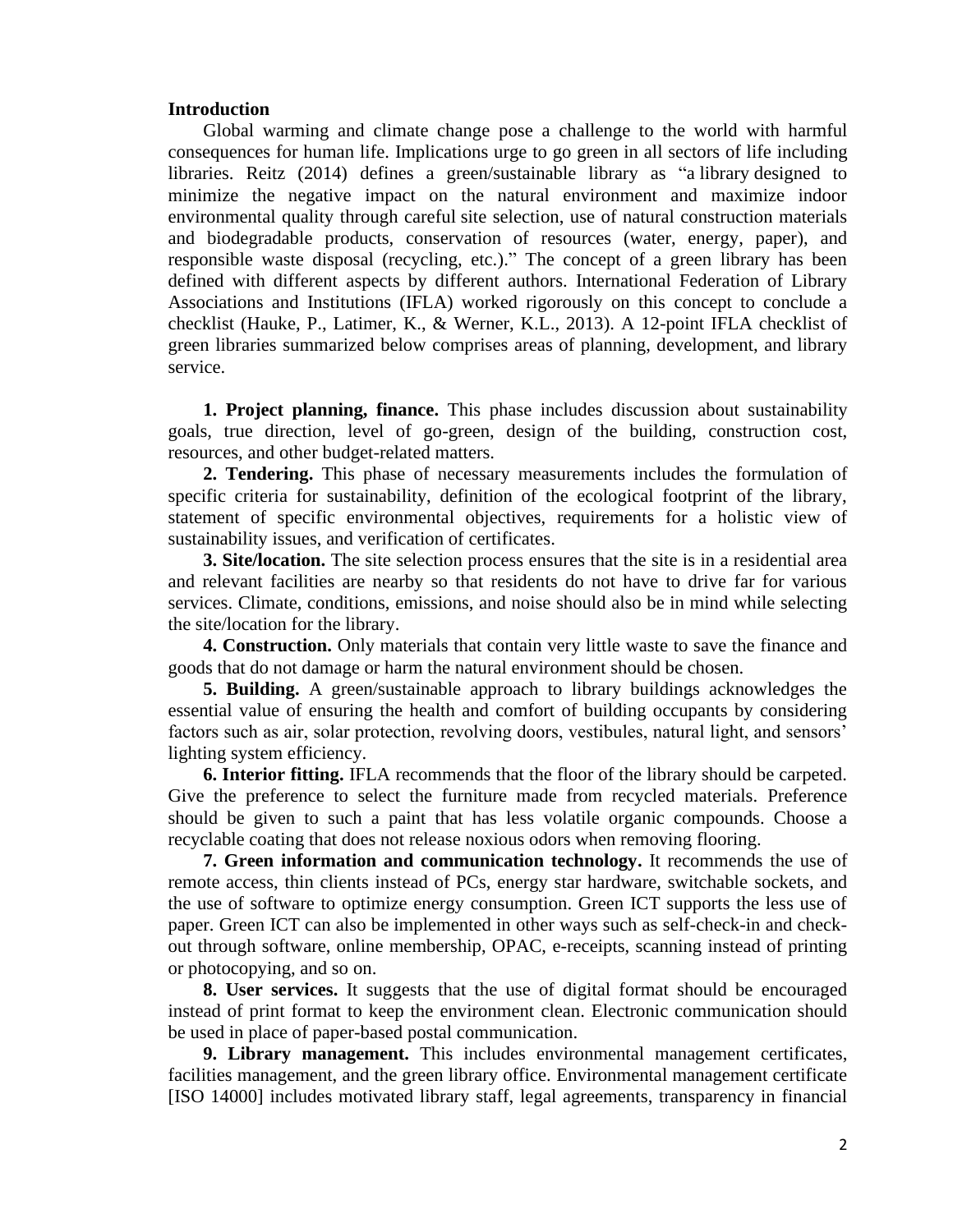matters, and responsibility for sustainable goals. Facilities management promotes the use of vacuum cleaning on regular basis, separation of waste for recycling including batteries, and use of energy-saving lamps and LED lighting. Green library office suggests the purchase of equipment from local and certified suppliers to save money, less use of paper and maximum use of digital objects, recyclable cartridges of the printer, avoiding harmful and poisonous products, and less use of things that are difficult to recycle.

**10. Strategic goal.** IFLA suggests that transparency in the cost of energy should be ensured to create savings. Reward and incentive schemes should be introduced to attract the intentions of staff towards green operations. Librarians can also influence their business partners, i.e. publishers, booksellers, and suppliers, to participate in the going green initiative of the library.

**11. Marketing and PR.** Library staff should promote the motto "a green image is a good image." To generate funds, library staff can share this concept with stakeholders, i.e. users, publishers, vendors, donors, and friends.

**12. Certificates.** This includes the adoption of green building certificates. There are different green building standards available, e.g. LEED (US Standard), BREEAM (UK Standard), and Green Star Rating System.

#### **Objectives of the Study**

Based on the feedback from experts, the primary objective of this study is to highlight the challenges of adopting green practices in the university libraries of Pakistan. The secondary objective is to find a solution for the successful implementation of a green initiative.

# **Research Questions**

The objectives of the study can best be interpreted in the following research questions.

- 1. What are the challenges for Pakistani university libraries to adopt green practices?
- 2. What is required by Pakistani university libraries to implement the green initiative?

#### **Literature Review**

The challenges of adopting green practices in libraries have been discussed in the scholarly literature under various headings summarized below.

#### *Consumption of Energy in Libraries*

Globally, the increased demand for energy is a common problem for all kinds of libraries. According to Jones and Wong (2016), lowering energy demand and related costs is a particular concern due to the libraries' long operating hours. Lack of energy and an increase in the use and cost of energy and water are among the major challenges in the green library initiative (Antonelli, 2008; Binks et al., 2014; Kruse, 2011).

#### *Absence of Sustainable Policies in Libraries*

Libraries in developing countries are often poorly adapted to environmental policies. Jankowska and Marcum (2010) discovered that university libraries had been reluctant to establish their sustainability indicators or accept those of other organizations. There was no policy or recommendation on waste management (Dempsey & Palilonis, 2012) and environmental strategy for library collection (Brodie, 2012; Marcum, 2009).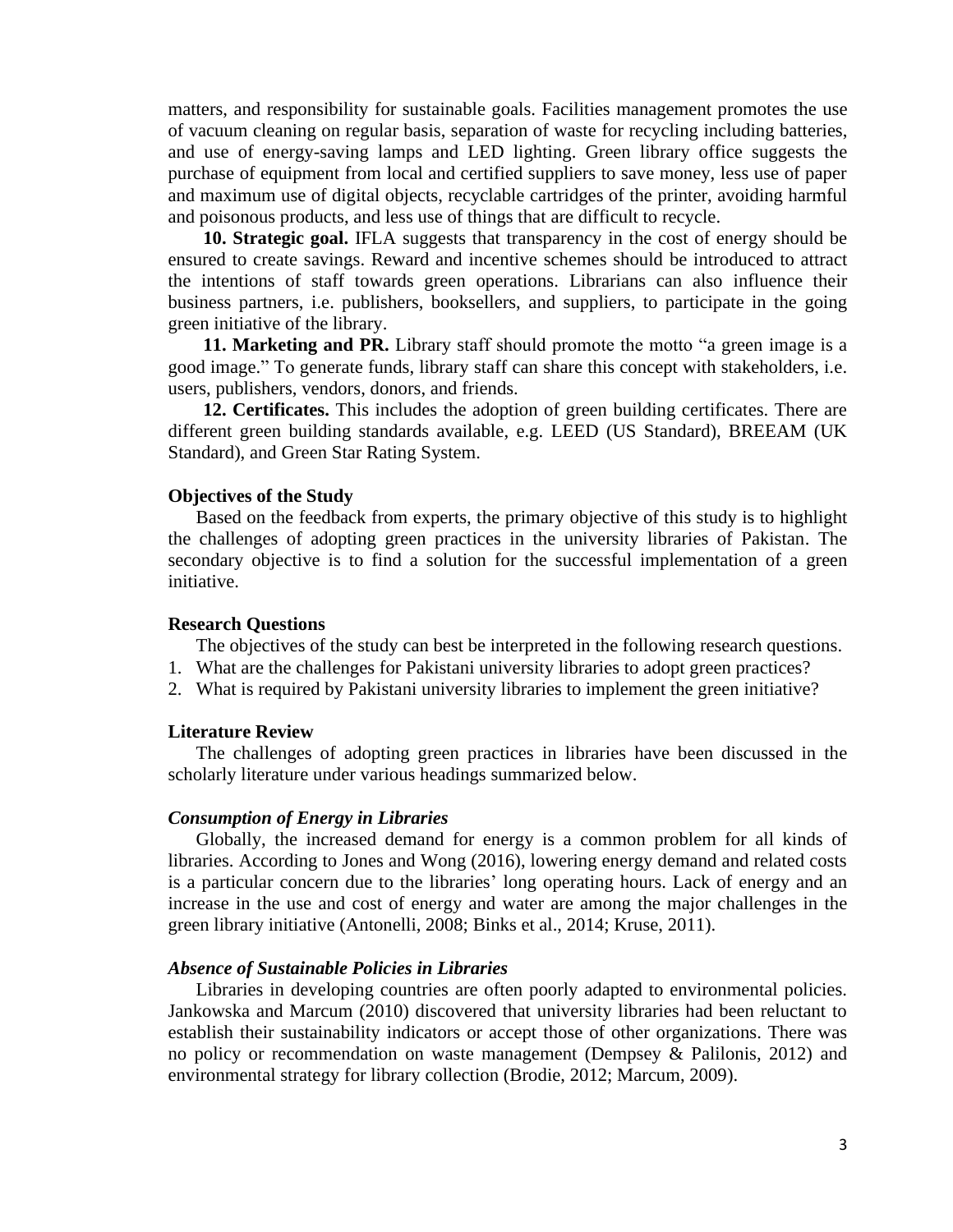# *Adoption of Green Libraries as a Challenge*

Fourie (2012) reported that the majority of the people didn't give importance to the go green initiative and climate change as an issue. Boyden and Weiner (2000) argued that the lack of taking initiative was a significant hindrance to improving sustainability in libraries. Chowdhury (2012) and Dempsey and Palilonis (2012) viewed a lack of understanding among consumers and library staff as a major challenge in adopting green practices. According to Turner (2014), due to the absence of sustainability in the LIS curriculum, there was a failure to provide the perception of the green library to library graduates.

# *Transitioning from Print to Electronic in a Green Way*

One of the most difficult challenges for new green library spaces is to be built for people instead of books. Seeking a budget to purchase technology for green transfer, i.e. from paper to digital, is a big obstacle (Flinchbaugh & Murtha, 2019).

#### *Rapid Technological and Digital Advancements*

The rapid change in digital technology and digital advancements has been identified as a major obstacle in long-term green initiatives. According to Li (2017), libraries are particularly threatened by rapid technical and digital developments in embracing green practices. Wolfe (2012) is of the view that green technologies alone are insufficient to ensure sustainability. Kruse (2011) argues that continuous technological developments in library equipment and related resources have a detrimental environmental effect.

#### *Inadequate Funds*

The unavailability of adequate funds is a common barrier to any initiative in libraries in developing countries. According to Idiegbeyan-Ose et al. (2019), insufficient funding for public libraries in Nigeria prevents them from providing modern materials and services.

# **Research Methodology and Limitations**

The qualitative method was used for this research study. Firstly, a review of accessible scholarly literature was conducted to encompass green library practices and the associated challenges. Secondly, a purposive sample of three university librarians was drawn for seeking their feedback with their prior consent regarding these challenges and required skills and resources. However, only two of them responded. Owing to time constraints, the sample was limited to Islamabad, the capital of Pakistan. However, the librarians selected were the most senior and experienced ones. The selection of university libraries was because of their better standing than other types of libraries in terms of collection, physical and human resources, space, budget, infrastructure, users, and so on. Data collected from librarians through open-ended, written interviews via email were analyzed thematically.

#### **Data Analysis and Interpretation**

A document containing the checklist of green librarianship and the associated challenges based on a scholarly literature review was sent to the selected experts for their feedback. The data collected from university librarians through interviews are interpreted below against each research question.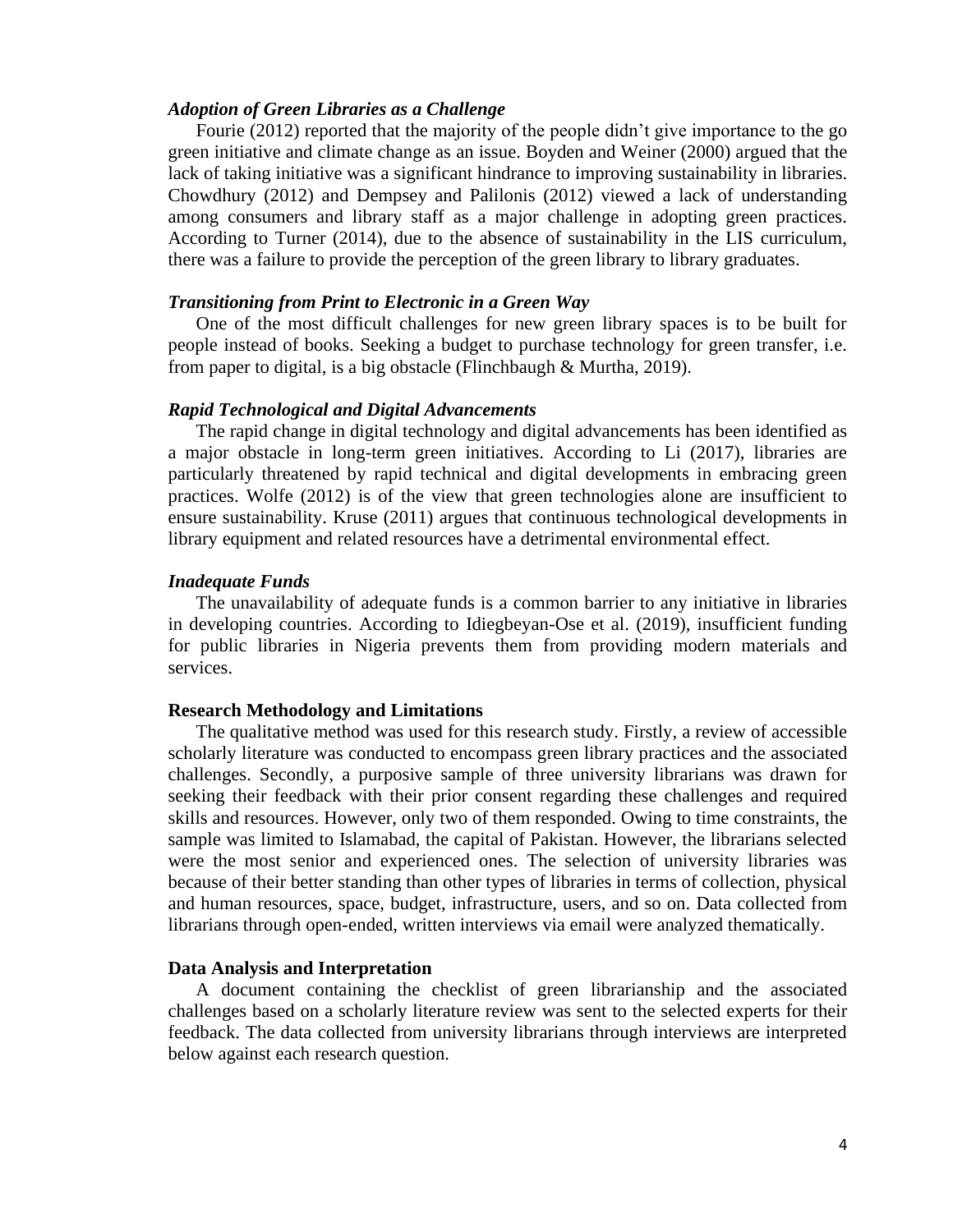RQ1. What are the challenges for Pakistani university libraries to adopt green practices?

The experts agreed to the challenges this study reviewed in a global scenario. They further emphasized the particular challenges of adopting green practices faced by the university libraries of Pakistan. These challenges include a lack of awareness about green libraries and practices, policy for green libraries, technologies for a paperless environment, and awareness regarding the use of natural construction materials and biodegradable products. Moreover, they opined that lack of awareness regarding the use of natural and renewable energy sources and seriousness of librarians and management towards green practices are the major challenges.

# RQ2. What is required by Pakistani university libraries to implement the green initiative?

The experts identified the skills and resources required in university libraries of Pakistan to implement the green initiative. One of the experts opined that university librarians should be skillful in managing space for solar panels and glass windows and a paperless environment. He further added that a university librarian should have the skills regarding the use of natural and renewable energy sources and plantation of green trees to be less dependent on fossil fuels. The other expert opined that university librarians should be sensitive about environmental sustainability and they should dispose of hazardous waste materials. He further added that ability to find out the environmental impact of a resource is necessary for librarians to implement the concept of green library practices.

# **Conclusions**

This study conducted qualitative interviews of selected, senior university librarians of Pakistan to find out the local challenges and required skills and resources to implement the green initiative. These challenges are summarized as a lack of awareness of green libraries and practices, policy for green libraries, technologies for a paperless environment, awareness regarding the use of natural construction materials and biodegradable products, awareness regarding the use of natural and renewable energy sources, and seriousness of librarians and management towards the green initiative.

The required skills and resources are summarized as managing space for solar panels and glass windows and a paperless environment, using natural and renewable energy sources, plantation of green trees, sensitivity to environmental sustainability, disposal of hazardous waste materials, and ability to find out the environmental impact of a resource. The findings of this study lead to the following recommendations:

- Launching of awareness campaigns on regular basis using different platforms, e.g., formal and informal discussions, seminars, social networking sites, listserv, and WhatsApp professional groups.
- Education of LIS students on green library services for preparing informed, future librarians.
- Promotion of sustainable library collections such as e-books and e-journals.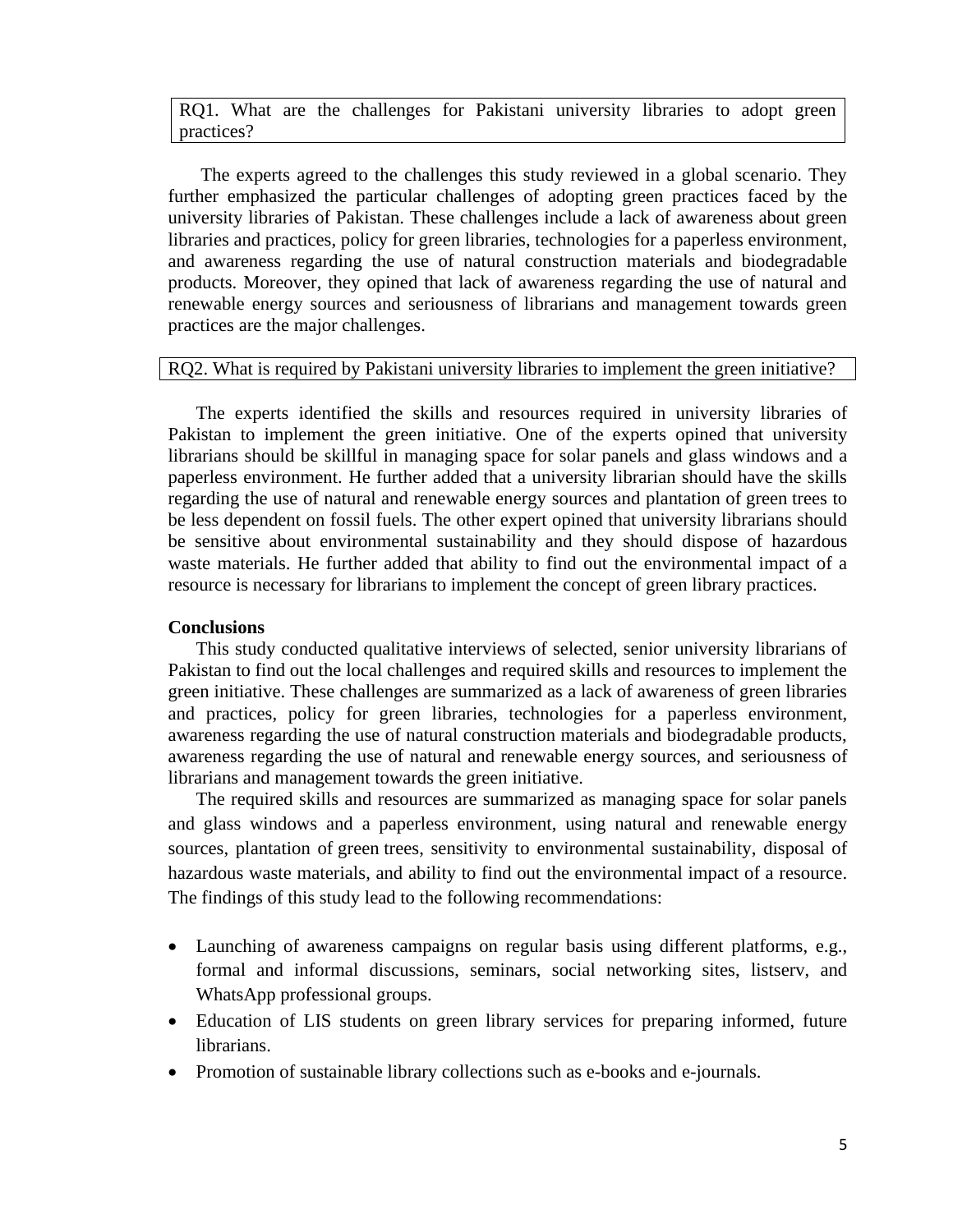- The initiative from the government by giving grants and financial assistance to encourage green libraries.
- Formulation of special groups and expert committees by the Pakistan Library Association (PLA) to provide awareness and assistance in this regard.
- Use of sensors to illuminate places in the library when in use.
- Use of document scanning instead of printing/photocopying.
- Growing indoor plants to improve air quality.
- Use of laptops instead of desktop computers to save power.
- Replacement of old energy-consuming equipment with new star-rated ones.
- Use of solar panels as a preferred energy source.

# **References**

Antonelli, M. (2008). The green library movement: An overview of green library literature and actions from 1979 to the future of green libraries. *Electronic Green Journal*, 2(27), 1-11.

Binks, L., Braithwaite, E., Hogarth, L., Logan, A., & Wilson, S. (2014). Tomorrow's green public library. *The Australian Library Journal*, *63*(4), 301-312.

Boyden, L., & Weiner, J. (2000). Sustainable libraries: Teaching environmental responsibility to communities. *The bottom line, 13*(2), 74-83.

Brodie, M. (2012). Building the sustainable library at Macquarie University. *Australian Academic & Research Libraries*, *43*(1), 4-16.

Chowdhury, G. (2012). Building environmentally sustainable information services: A green is research agenda. *Journal of the American Society for Information Science and Technology*, *63*(4), 633-647.

Dempsey, M. E., & Palilonis, A. (2012). Reuse, recycle… reduce: A greener library with print management. *Library Hi Tech, 30*(3), 408-417.

Flinchbaugh, M., & Murtha, M. E. (2019). Biz of Acq: Going green at a library near to you: Transitioning from print to electronic at the University of Baltimore law library. *Against the Grain,* 29(4), 45-46.

Fourie, I. (2012). A call for libraries to go green. *Library Hi Tech, 30*(3), 428-435.

Hauke, P., Latimer, K., & Werner, K. L. (Eds.). (2013). *The green library: The challenge of environmental sustainability*. Munchen/Boston: De Gruyter Saur/IFLA Publications, 161.